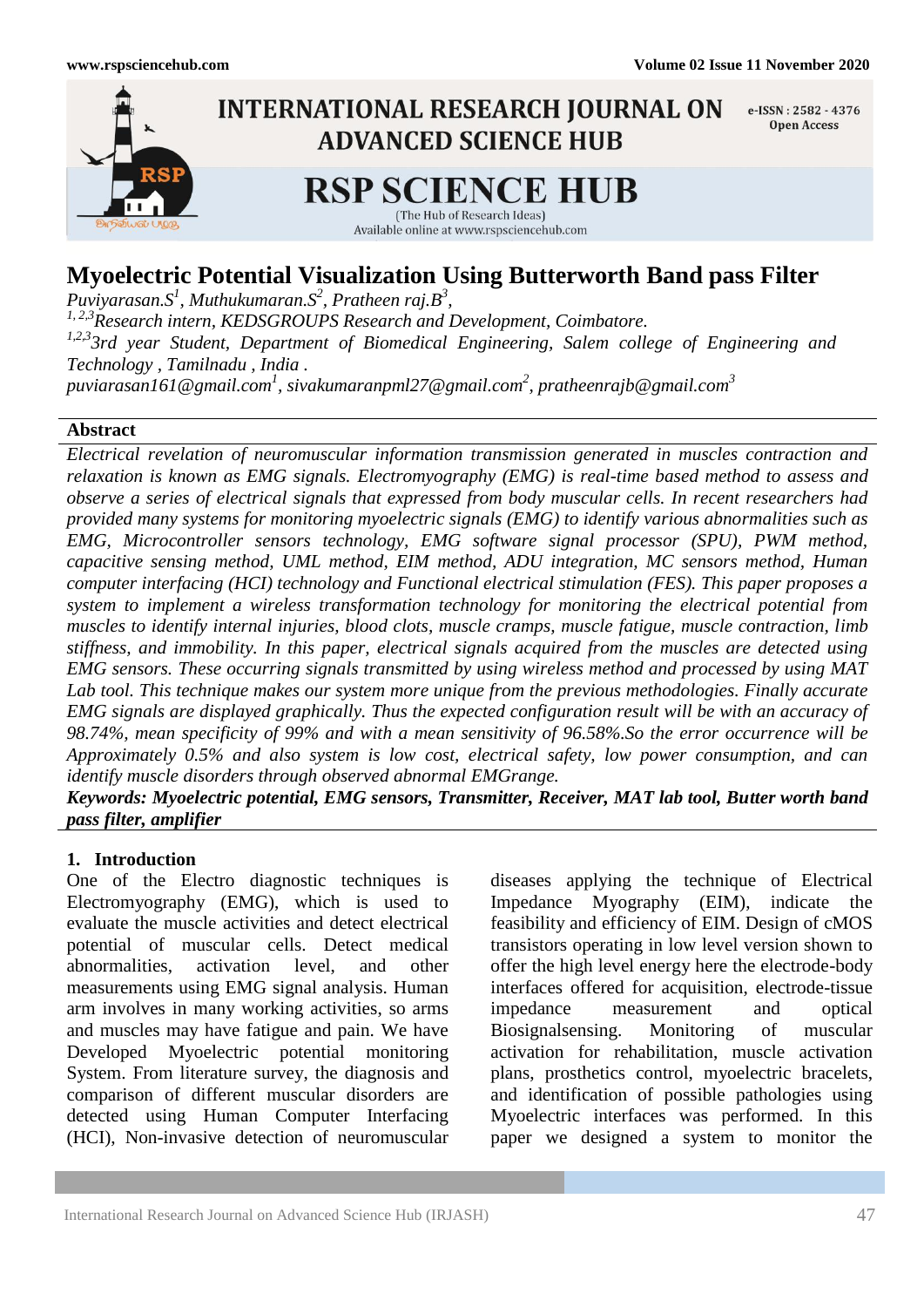electrical signals of the muscles in the body through electromyography sensors. This system is specially designed to diagnose internal injuries, blood clots, muscle cramps, muscle fatigue, muscle contraction, limb stiffness, and immobility. It can be used by patients, children, exercisers and the physically challenged. Our proposed system was divided it into two parts .The first part is Sensing part that was fixed on the body. Another part is monitoring part, here we use an EMG sensor to detect electrical potential from muscle activities and also two types of electrodes are used such as Intramuscular electrodes and surface electrodes in medical Instrumentation. Especially here we used a Myoware Muscle Sensor.

The EMG sensor collects the signals and then converts it into an electrical signal. Electrical signals arrive at the monitor via a wifi router and then the signals are received by the wifi receiver and fed to the pre amplifier, where the frequency of the signal is slightly increased and noise where removed by using Band pass filter. The frequency of the EMG signal is highly increased by using an Instrumentation amplifier, finally The Amplified signals pre-processed and displayed by MATLAB.

## **2.Background**

Since the innovation of Muscle monitoring by Edgardo L.Mercado Medina, Design of an Electronic System for Monitoring Muscle Activity. This system is a starting technique to observe the muscle activities. This Project had given more importance to design electronic circuits for monitoring electrical signals of muscles. In this project, neuro-muscular system studied by using Electromyograpy (EMG). This system compressed of two essential elements. First element is electrodes, that convert the potential current in the body muscles. Next one is electronic circuits, which is used for signal conditioning and output observations. Electrodes used in the previous studies might be invasive or non - invasive. In this paper, they selected non-invasive type electrodes that were placed in the surface of the body. Thus the EMG signals produced by transporting of ions through cell membranes of muscle fibers, thus the amplitude of common EMG signals will be in the range of 0.1 mV to 5 mV and the frequency of sEMG signals go from 0 to 450 Hz. In the low frequencies, Most of energy of the signals located.

The Journal of Electromyography requires the corner frequency of 10 Hz. In this paper the author recommend a method using high frequencies that include intense physical activities. The EMG signals uses additional applications such as biomechanic analysis of movement, rehabilitation and monitoring system for muscle activity in sports.

In 2008, Young.et.al. developed a wireless EMG micro system to performed the myo-electric control of aprosthesis

B. Khalid, et.al .In this system he identified the field of muscle monitoring of a normal person by varying load as a application of EMG signals. This helps us to get signals from patient's body very efficiently. EMG technique and reveal the methodologies for analying the occurring signal. This paper study EMG signal detection, decomposition, process and discovery of the disadvantages in one method leads to other improving methods. Bernabe Rodriguez Tapia . Myoelectric Interfaces referred the Human Computer Interaction field (HCI). It's a next level improvement of Electromyograpy technique. In this paper, Signals acquisition consists of four main stages: [1] Signal collection, [2] Signal amplification,[3]Signal filtering,[4] Analog to digital converters. In this technique they improved the parameters for implementation of EMG signals. SohmyungHa [5] Integrated circuits and Electrode interfaces, it is a advanced tremendously over the year make a huge impact on medical diagnostics and personal healthcare. This innovation was designed by using semiconductor technologies. In this paper, we designed a system using EMG sensor technology to evaluate themuscle activities and detect electrical potential of muscular cells by EMG signals acquired through EMG sensor. This system is designed to diagnose internal injuries, blood clots, muscle cramps, muscle fatigue, muscle contraction, limb stiffness and immobility. The EMG sensors was inexpensive, easy to wear and we modified that to easily attached patients muscles. In this system we developed a wireless methodology. We use wireless transceiver technical device for transmitting EMG signals to visualization. Most important part is MAT Lab processing unit, that is used for filtering, Amplifying, pre-processing. We designed this system mostly using software algorithms for observed the accurate EMG signals.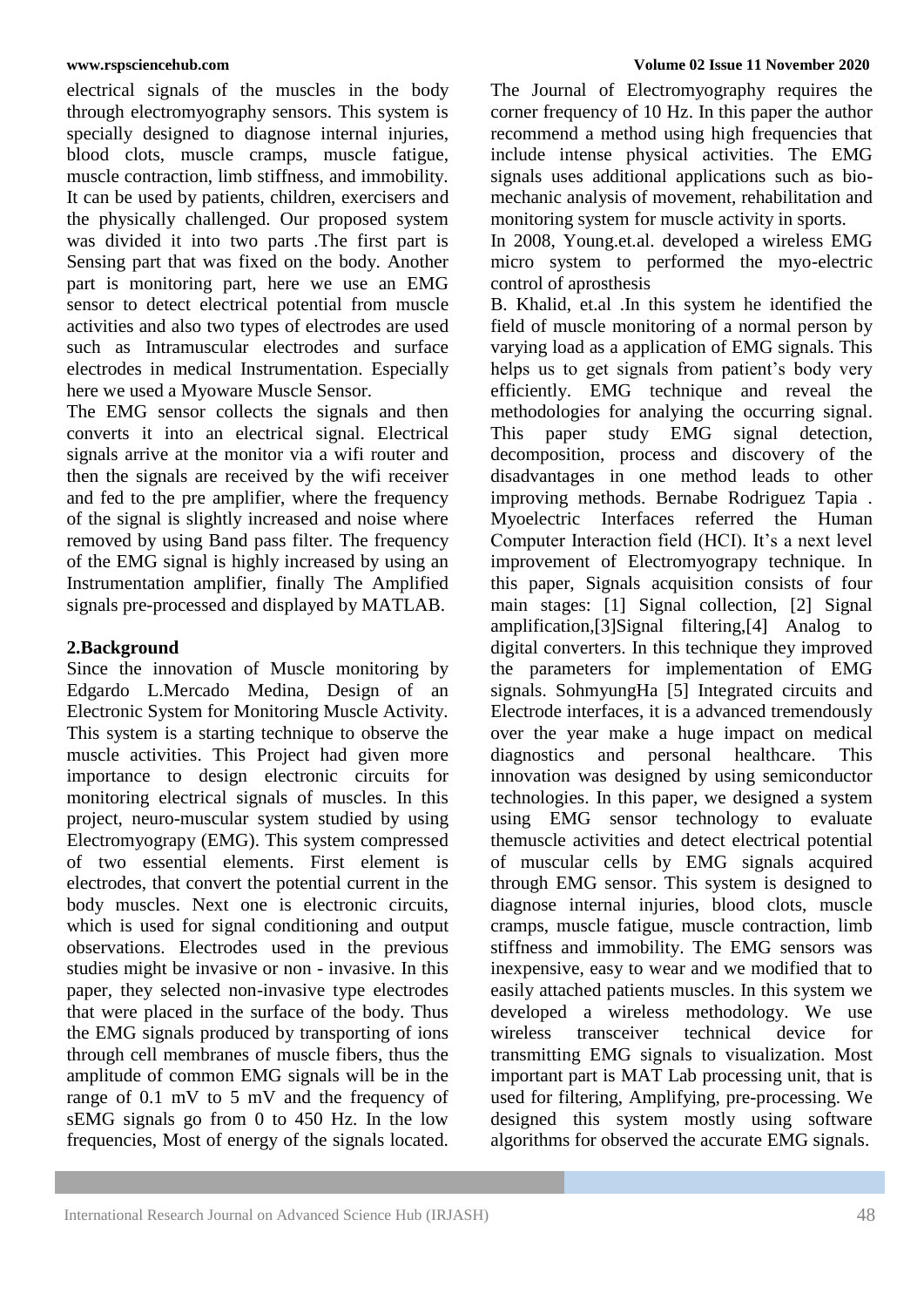### **3.Literature survey**

Serge H. Roy proposed the system for physical activity by using body worn sensors. This system achieved `FIM related activities, which is used for evaluate the action mobility of patients and also identify the disorders of motor units. This study referred the movement of muscular activity during walking patterns.

CharnLoong described the medical system for medical assessment of abnormalities and

## **4. Block Diagram**

treatment. This EMG system using for Remote Healthcare Monitoring(RHM). This system build by using biosensors.

Li Yuan derived the IOT techniques for updating human based terminals. C.Pylatiuk make a system for clinical use. In this system, they used four different polymers for EMG detecting and different clinical applications.



### Fig.1. Block Diagram of the System

### **5.Working**

The EMG signals of muscle fatigue, activities from patient's body collected using latest EMG sensors. We use EMG sensors with Arduino, Myoware versions. This whole muscle activity process starts from brain. Muscle activities also related with neural activity in the motor cortex signals to the spinal cord. The Neuro impulse is conveyed to the muscle part via motor neurons. In this process motor neurons directly connected to the muscle fibers, release of calcium ions within the muscle and produce mechanical changes.

## **5.1 EMG sensing & transmitting process:**

We use surface Electromyography sensing electrodes (sEMG) for detect electrical potential of muscular activities from muscle fibers. The Signal sensing process initiated with EMG sensor placement. EMG sensors will sense the Muscle signals.Therangeofasignalisabout0.20Vto

0.40 V for biceps , limb and muscle fibers. No patches need for these sensor. We designed this system with a transmitter attached to EMG sensor this is called as attachment part attachment part. This transmitter will transmit the signals from the range of 40 Hz to 450 Hz and its bandwidth range will be 25 --500 Hz. Next is stable part for viewing output.

### **5.2 Receiving Process**

We use the wireless transceiver module for collecting the EMG signals from EMG sensors. It is NRF905 work band wireless transceiver it has 170 channel numbers and it is used for the transmission and receiving process. To perform this process this transceiver uses a PLL frequency stabilization method. Its maximum is about  $+10.5$ dbm depends upon the transmitting signal range. Its receiving frequency capacity is 120 Hz to 915 MHz**.**

### **5.3 Pre amplifying process:**

We use PAM8403 based preamplifying circuit, it is used to amplify the signals from 1- 200 kHZ. In this process the value repeating voltage is about 1 to 1.5 V. This preamplifier is used to increase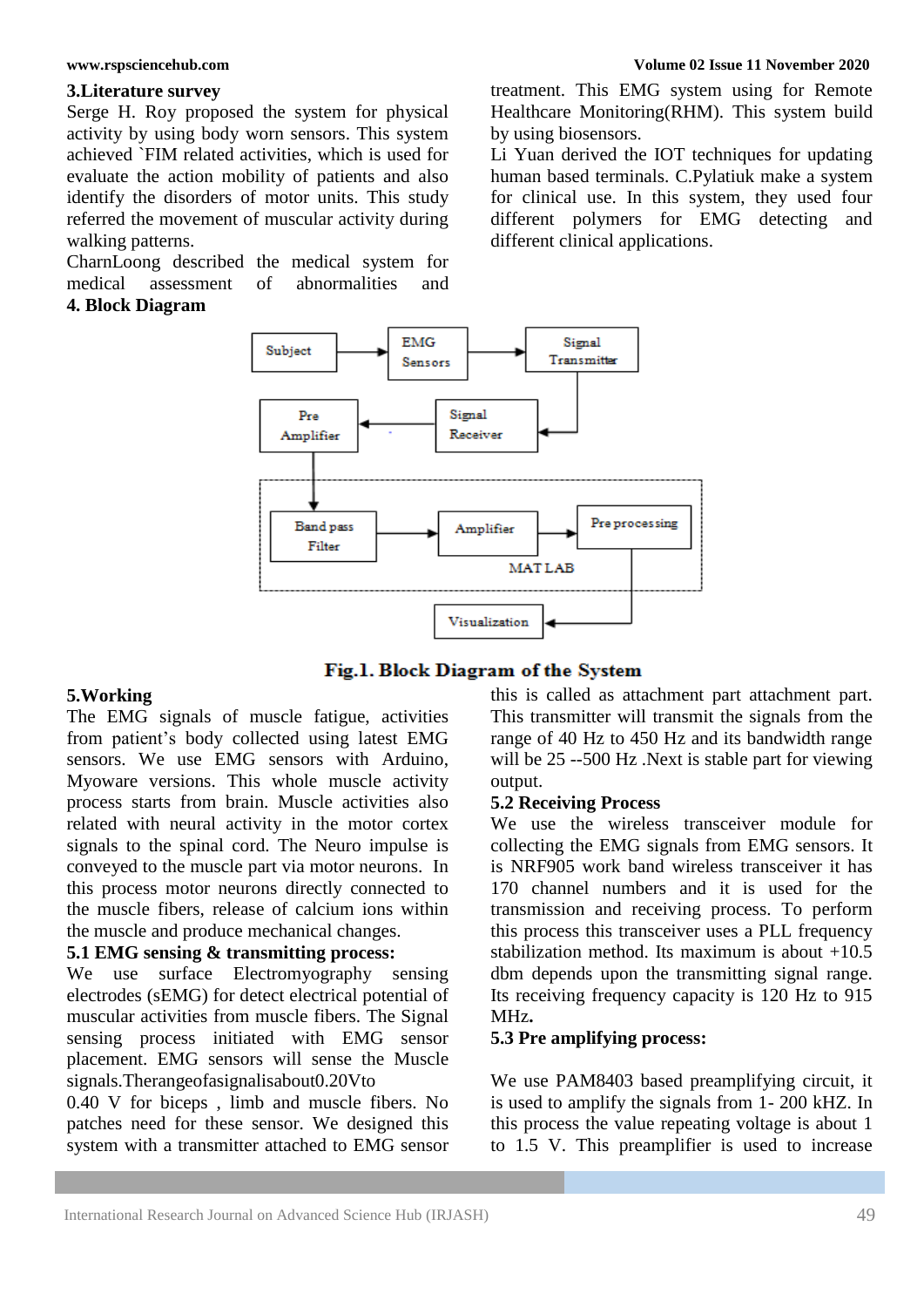small amount of gain level (upto 560 dB), it is used for the signal processing. These pre-amplified signals are preceded with the filtering Unit.

## **5.4 Signal processing:**

We use MAT lab for signal processing. This software programming is a modified technology to replace the electrical circuits. Before the signal processing, the EMG signals should be filtered and amplified for visualization.

## **5.4.1 Filtering process:**

Mostly four types of filters are used in electrical system such as low pass filter, high pass filter, band pass filter and band stop filter. In the modern programming technique the Butterworth filters are used for signal conditioning process. Butterworth filter also classified into four types such as Low pass Butterworth filter, High pass Butterworth filter, Band pass Butterworth filter and Band stop Butterworth filter. In this project, we use Band pass Butterworth filter it is a 20-th order Butterworth band pass filter with a lower cutoff frequency is about 500 Hz and its higher cutoff frequency is about 560Hz. We can change the low and high cutoff frequencies depends upon the input of EMG signals. In this system we use MAT lab to perform filtering process using "designfilt".  $[b,a] =$ butter (n,Wn,ftype) is a common syntax code for designing low, high, band pass and band stop butterworth filters depends upon its applications. The Bandpass filter use the 'bandpass' hint for "ftype". The input arguments are n and Wn, n represents one half order of the filter, Wn represents the cutoff frequency. Incase Wn is the two element vector [W1,W2], W1 is the low cut off frequency and W2 is the high cut off frequency in digital form it is represented as  $W1=0$ and  $W2=1$ .

The transfer function coefficients (b,a) is used in the output arguments. The row vector of length is **Table.1.Myoelectric potential for identification**

n+1 for low pass and high pass filters as well as the length of  $2n+1$  for band pass and band stop filters.

Finally we filtered the EMG signals without noises using Band pass Butterworth filter with the required frequencies.

## **5.4.2 Signal Amplification:**

For Electrical applications, mostly Instrumentation amplifier and operational amplifier are used. In instrumentation amplifier the voltage gain will be higher. So instrumentation amplifier is commonly used for many systems. In this system we used software coding amplifier this amplifier does not require any circuits, semiconductor devices, because the amplification is performed by using MAT Lab. In MAT lab, amplifier is a 2 port RF circuit object and we can use 'rfbudget' and 'circuit' object elements for EMG signal amplification. amp =amplifier ( Name,Value) is the common syntax of amplifier coding.

## **5.5 Properties:**

Name of the amplifier, Gain values, Noise figure (NF), Output third order intercept (OIP3), Input Impedance (Zin), Output impedance (Zout), NumPorts( number of ports), Number of portterminals (Terminals), these are the basic properties of amplifier in MAT Lab. In this paper we use Instrumentation amplifier focusing its features. The gain rangeincreased up to 120 dB to 140 dB. Noise figure value is Zero. We using impedance matching for get maximum output, so Input impedance and output impedance are equal and maximum value will be up to 1 G ohm.

Finally the processed EMG signals fed to the visualization part. Through monitoring system we represents the signals both Analog and digital form for real time applications.

| <b>Potential</b>           | <b>Normal value</b> | <b>Abnormal value</b> |
|----------------------------|---------------------|-----------------------|
| Resting position           | $-70$ to<br>$-90mV$ | NIL.                  |
| Contraction and relaxation | $-50$ to<br>$-55mV$ | 450 to 780mV          |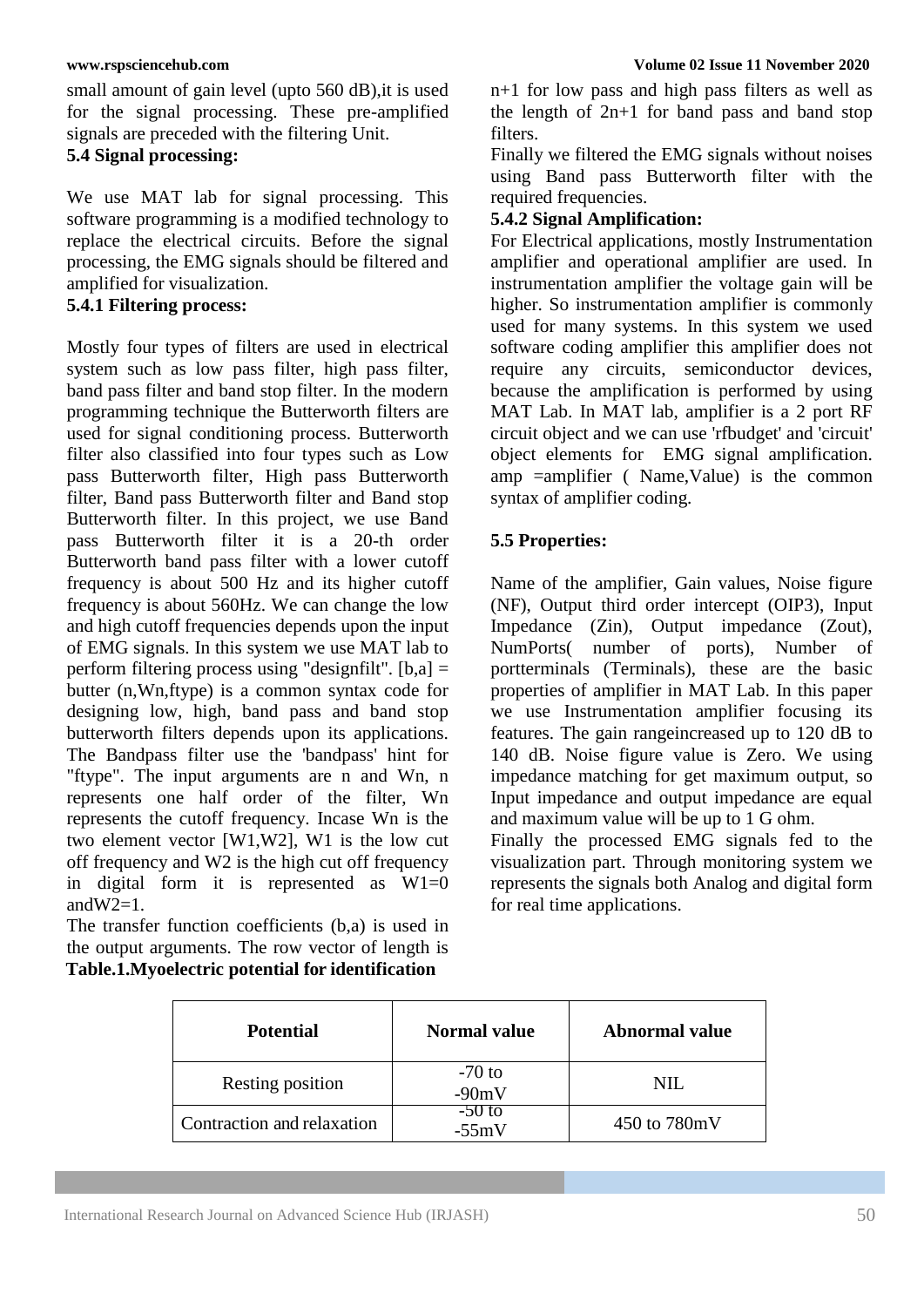# **Table.2. Comparison table for result Accuracy**

| <b>Systems</b>                                | <b>Technique</b>                                | <b>Problem</b><br>statement                                | <b>Result accuracy</b> |
|-----------------------------------------------|-------------------------------------------------|------------------------------------------------------------|------------------------|
| Muscle Activity in<br>Weight-lifting          | Real time human<br>computer interfacing.        | Diagnosis and<br>comparison                                | 55%                    |
| Non-invasive<br>Monitoring.                   | Body-electrode interface,                       | Muscle monitoring<br>systems                               | 76%                    |
| Muscle<br>Monitoring system<br>(varying load) | Electromyography, EMG<br>signal sensors.        | Diagnosis and<br>comparison                                | 73%                    |
| Electrical<br>Impedance<br>Myography          | Optimized electrode<br>configurations.          | Non-Invasive<br>detection of<br>neuromuscular<br>diseases. | 79%                    |
| Myoelectric<br>Interfaces                     | EMG acquisition system,<br>myoelectric control. | Monitoring of<br>muscular activation                       | 84 %                   |

In this paper, we use upgraded EMG sensors for collecting myolectric potential from the human body. And also use MAT Lab tool for result accuracy. In this study the result accuracy ranges of 98%.

## **6. Result**

The electrical potential of the muscle fibers are electrically inactive at rest position. During the contraction & relaxation of the muscles and limbs nodes the electrical potential will be active. Thus the Measured EMG signal range will be initiated at 30 microvolt up to 30 milli volt depends on muscular activities. So EMG signals lies in the frequency range from 5 to 450 Hz and most dominant range will be 50 to 150 Hz and in damaged muscles the frequency range lies between 450mVto780mV,It is a abnormal range of EMG signals occurred from injured part of the muscular fibers. We can identify the muscle disorders using these abnormal values.

## **Conclusion**

This study clearly delivered a system for identifying the range of electrical potential of muscle activities. It is enable to diagnosis of muscle injury and disorders through observed EMG signals. In this paper, the EMG signals collected from the body and transmitted using attached transmitter system, transmitted signals

observed by the receiver. Finally EMG signals processed and displayed using MAT Lab. For EMG signal filtering, amplifying, preprocessing, we use MAT Lab. So this system low cost, electrical safety, low power consumption and as programmed circuits, give more accuracy outputs.

## **Acknowledgement**

I wish to thank Ms.Mounikaasenthil and other mentors of KEDS GROUPS Research and Development for their constant support and effective training on writing this paper.

## **References**

## **Conference Proceedings**

- [1].Li Yuan, Haikou, Junlin Chen \* "Activity EMG Signal Identification Based on Radial Basis Function Neural Networks,"2017 IEEE.
- [2].Nuradebah Burhan1\*, Mohammad 'Afif Kasno2, RozaimiGhazali, "Feature Extraction of Surface Electromyography (sEMG) and Signal Processing Technique in Wavelet Transform: A Review,"2016 IEEE International Conference on Automatic Control and Intelligent Systems (I2CACIS), 22 October 2016, Shah Alam, Malaysia,2016 IEEE.